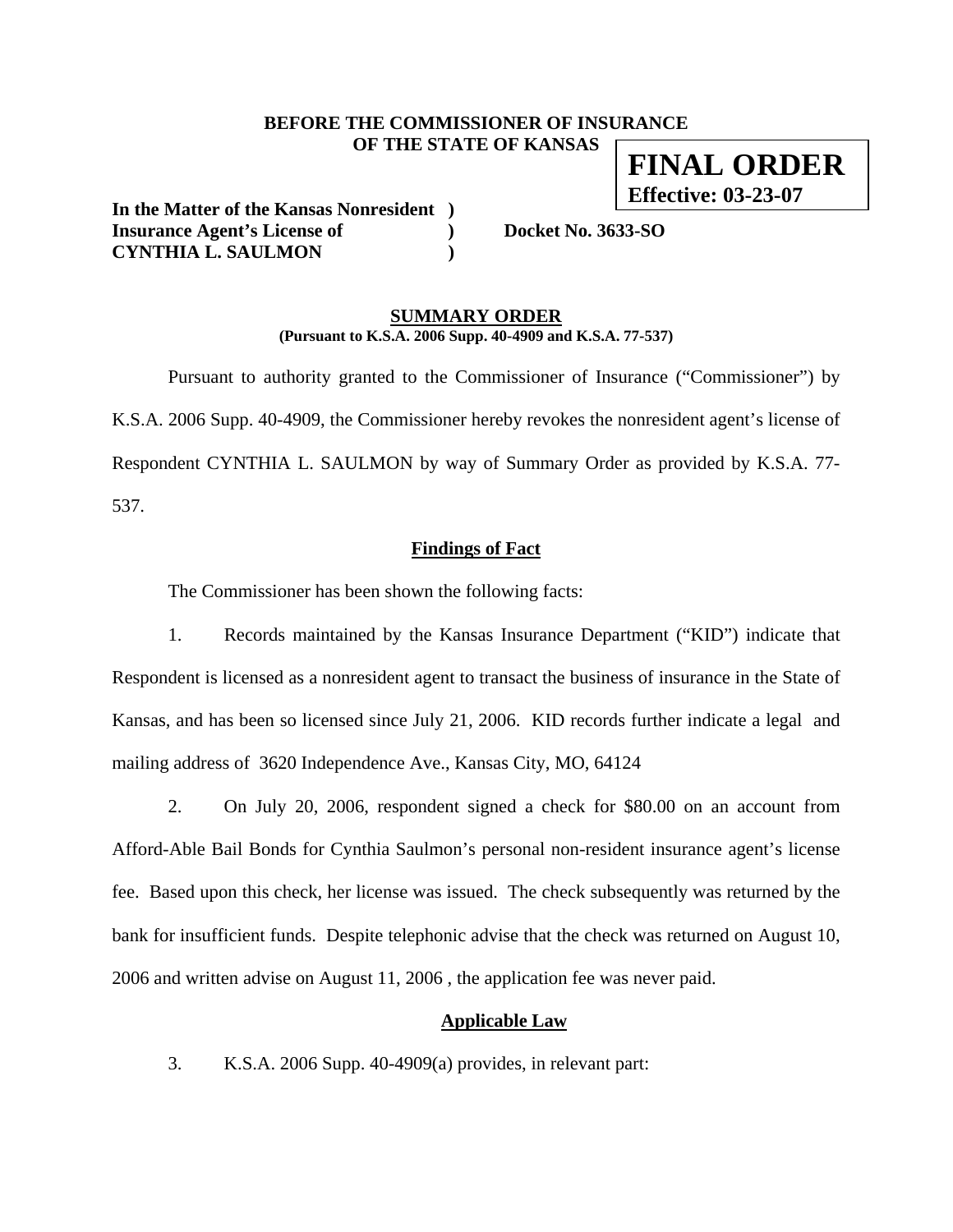"The commissioner may deny, suspend, revoke or refuse renewal of any license issued under this act if the commissioner finds that the applicant or license holder has . . .(8) Used any fraudulent, coercive or dishonest practice or demonstrated any incompetence, untrustworthiness or financial irresponsibility in the conduct of business in this state or elsewhere.

4. The Commissioner may revoke any license issued under the Insurance Agents Licensing Act if the Commissioner finds that the insurable interests of the public are not properly served under such license. K.S.A. 2006 Supp. 40-4909(b).

#### **Conclusions of Law**

5. The Commissioner has jurisdiction over Respondent as well as the subject matter of this proceeding, and such proceeding is held in the public interest.

6. The Commissioner concludes that the payment by bad check by respondent of her application fee coupled with the non-correction of the situation when confronted with the deficiency constitutes the use of fraudulent, coercive or dishonest practice or demonstrates incompetence, untrustworthiness or financial irresponsibility in the conduct of business in this state or elsewhere.

7. Accordingly, the Commissioner concludes that sufficient grounds exist for the revocation of the insurance agent's license of Cynthia L. Saulmon pursuant to K.S.A. 2006 Supp. 40-4909(a).

8. In addition, the Commissioner finds that the insurance agent's license of Cynthia L. Saulmon should be revoked without delay for the protection of the insurable interests of the public pursuant to K.S.A. 2006 Supp. 40-4909(b).

9. Based on the facts and circumstances set forth herein, it appears that the use of summary proceedings in this matter is appropriate, in accordance with the provisions set forth in K.S.A. 77-537(a), in that the use of summary proceedings does not violate any provision of the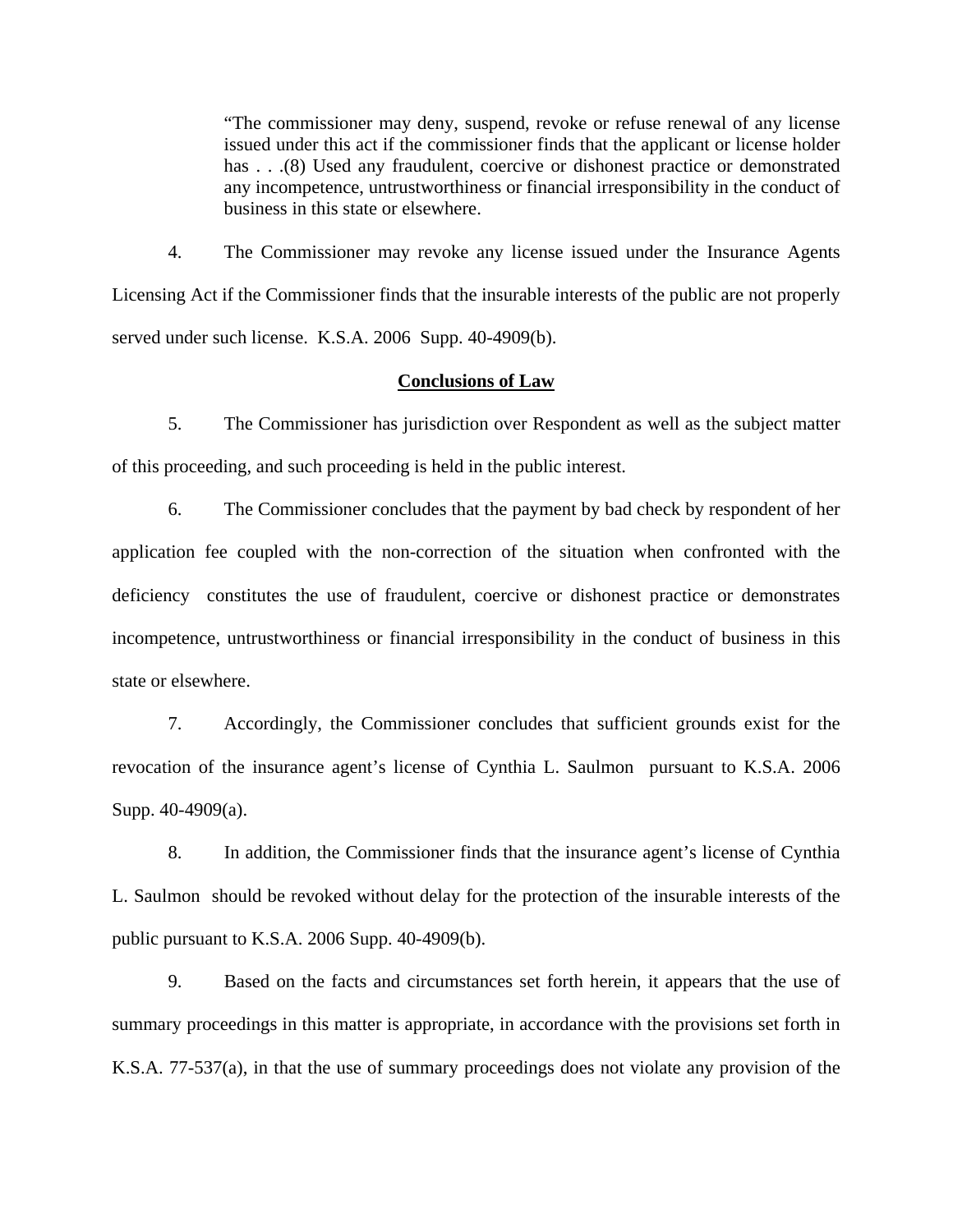law and the protection of the public interest does not require KID to give notice and opportunity to participate to persons other than Cynthia L. Saulmon.

## **IT IS THEREFORE ORDERED BY THE COMMISSIONER OF INSURANCE**

**THAT** the Kansas nonresident insurance agent's license of Cynthia L. Saulmon is hereby **REVOKED**.

**IT IS FURTHER ORDERED** that the respondent Cynthia L.Saulmon shall CEASE and DESIST from the sale, solicitation or negotiation of insurance and/or receiving compensation deriving from the sale, solicitation or negotiation of insurance conducted after the effective date of this order.

#### **Notice of Right to Hearing or Appeal**

You are entitled to a hearing pursuant to K.S.A. § 77-537, the Kansas Administrative Procedure Act. If you desire a hearing, you must file a written request for a hearing with:

> John W. Campbell, General Counsel Kansas Insurance Department 420 S.W. 9th Street Topeka, Kansas 66612.

This request must be filed within fifteen (15) days from the date of service of this Order. If you request a hearing, the Kansas Insurance Department will notify you of the time and place of the hearing and information on the procedures, right of representation, and other rights of parties relating to the conduct of the hearing, before commencement of same.

If a hearing is not requested in the time and manner stated above, this Order shall become effective as a Final Order upon the expiration of time for requesting a hearing, pursuant to K.S.A. § 77-613. In the event that you file a petition for judicial review, pursuant to K.S.A. §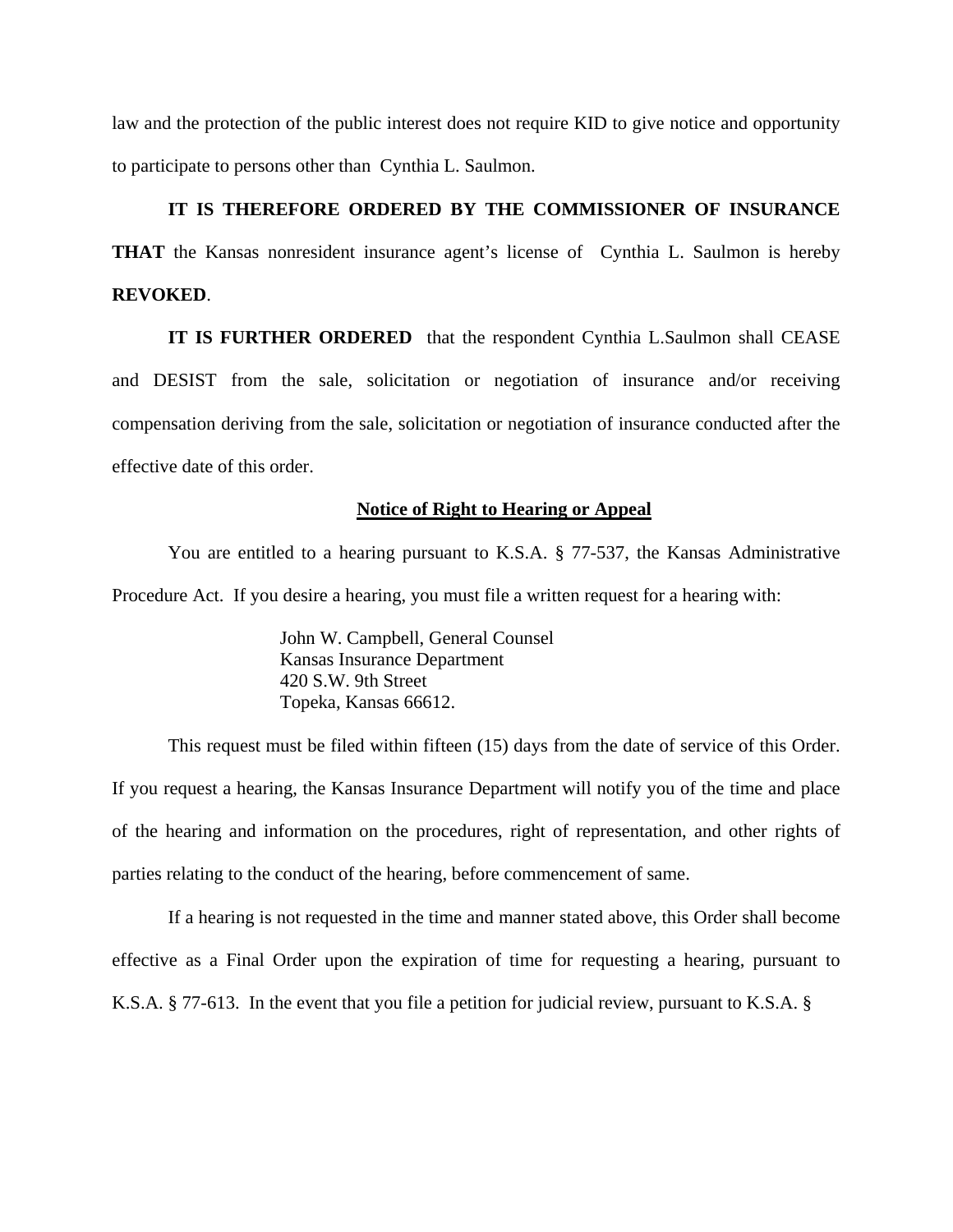77-613(e), the agency officer to be served on behalf of the Kansas Insurance Department is:

John W. Campbell, General Counsel Kansas Insurance Department 420 S.W. 9th Street Topeka, Kansas 66612.

# **IT IS SO ORDERED THIS \_5th\_\_ DAY OF MARCH, 2007, IN THE CITY OF TOPEKA, COUNTY OF SHAWNEE, STATE OF KANSAS.**



|   | $\angle$ s/ Sandy Praeger |
|---|---------------------------|
|   | <b>Sandy Praeger</b>      |
|   | Commissioner of Insurance |
| 濟 | BY:                       |
|   |                           |

 $\angle$ s/ John W. Campbell $\angle$ 

 John W. Campbell General Counsel